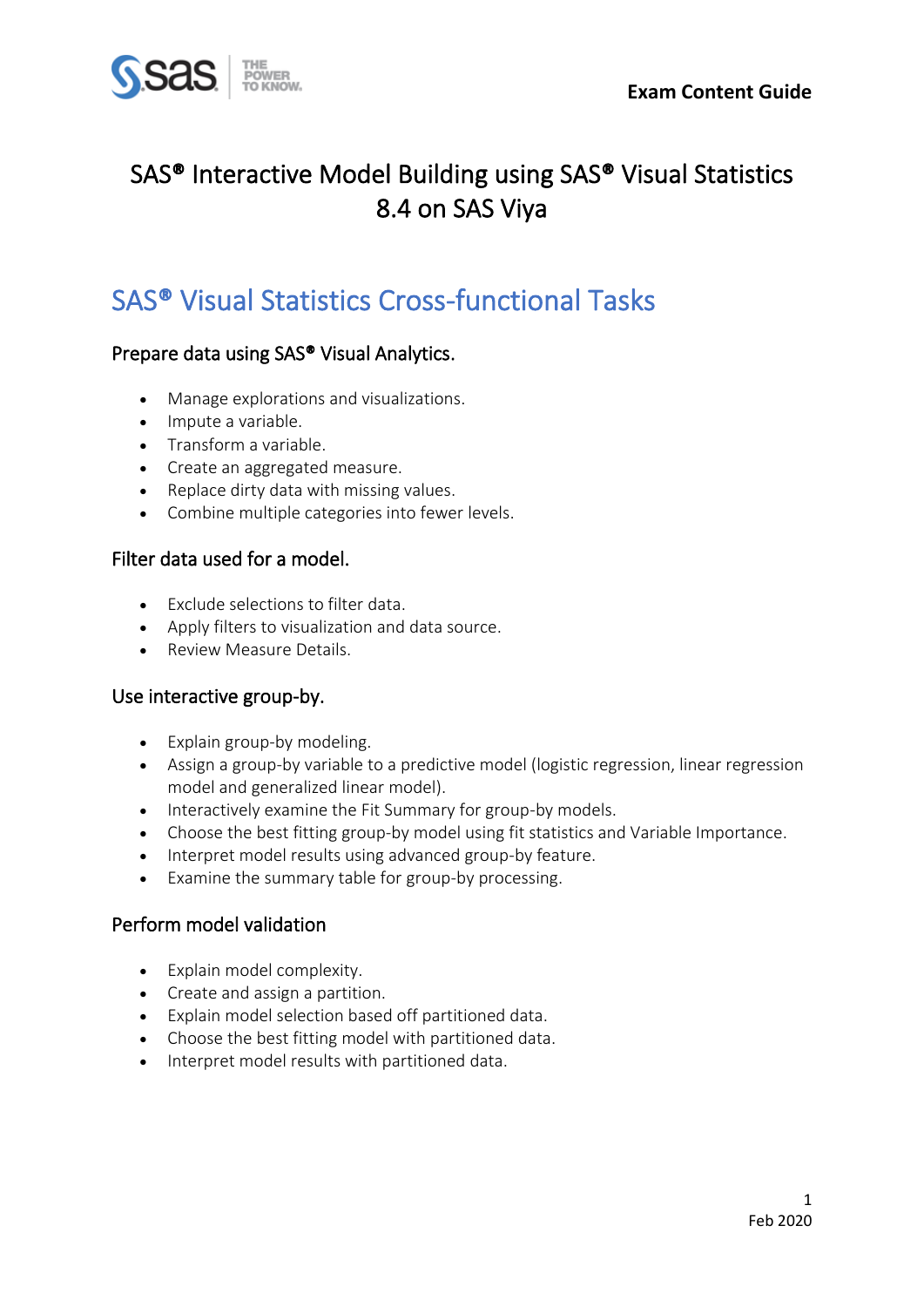# Building and Assessing Segmentation Models

### Perform unsupervised segmentation using cluster analysis.

- Explain unsupervised classification.
- Given a scenario, set proper inputs for k-means algorithm.
- Build a cluster analysis in SAS® Visual Statistics.
- Assign roles for cluster analysis.
- View and edit cluster properties.
- Set Parallel Coordinate properties for a cluster.
- Given a scenario, appropriately change the number of clusters.
- Derive a cluster ID variable and use it in another visualization.

#### Analyze cluster results.

- Interpret a Cluster Matrix.
- Interpret Parallel Coordinates plot.
- Interpret Cluster Summary tab.

### Perform supervised segmentation using decision trees.

- Explain how split points are determined.
- Assign variable roles for a decision tree.
- Define decision tree properties.
- Describe how predictions are formulated for a decision tree.
- Explain variable selection methods for decision trees.
- Derive a leaf ID for use in other models
- Prune a decision tree.

#### Asses decision tree results.

- Interpret tree with Tree Map.
- Interpret Leaf statistics.
- Interpret Assessment panel.
- Investigate leaf nodes.
- Explain icicle plot.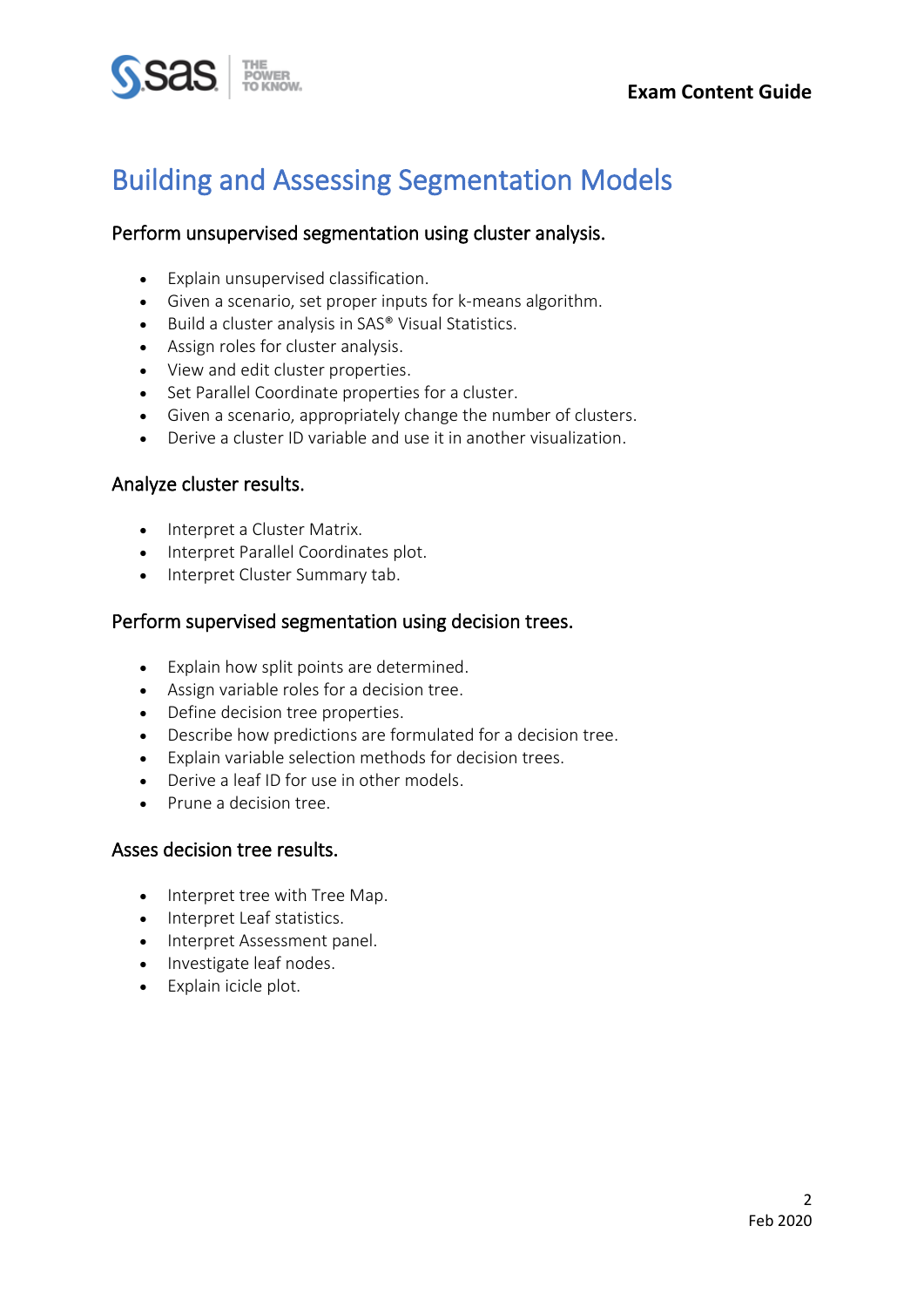## Building and Assessing Regression-type Models

## Explain linear models.

- Explain linear regression.
- Model effects usage.
- Given a scenario, determine when to use a linear regression model vs. a generalized linear model.

### Perform linear regression modeling.

- Assign linear regression roles.
- Add Interaction Effect.
- Define linear regression properties.
- Explain informative missingness.
- Review outlier details and exclude outliers.

### Perform generalized linear regression modeling.

- Assign generalized linear model roles.
- Assign offset variable.
- Define linear regression properties.
- Link functions and distributions in generalized linear models.
- Given a scenario, choose appropriate distribution and link function.

## Perform logistic regression modeling.

- Explain logistic regression essentials.
- Explain prediction in logistic regression.
- Explain variable selection in SAS® Visual Statistics.
- Specify which variable is the event (binary).
- Specify how a multinomial response variable is used in SAS® Visual Statistics.
- Assign logistic regression roles.
- Define logistic regression properties.
- Specify when to use appropriate link function when building a predictive model.

#### Assess model results.

- Interpret Fit Summary window.
- Interpret Residual Plot.
- Interpret ROC chart (KS Statistic).
- Evaluate Misclassification plot.
- Evaluate the Lift chart.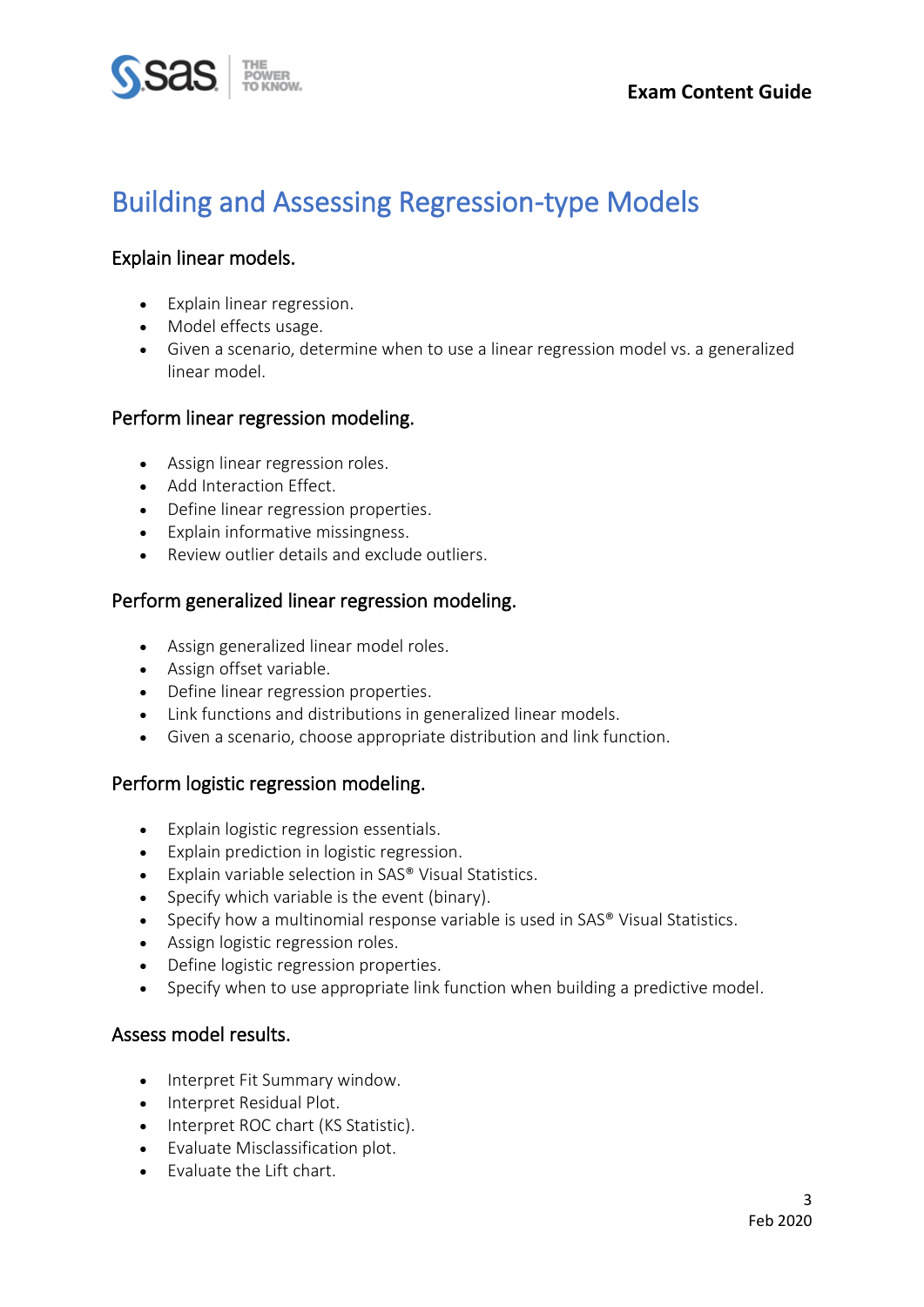

- Interpret Influence plot.
- Interpret Summary bar.
- Assess residuals and other model diagnostics to choose an appropriate distribution and link function.
- Derive predicted values and describe in terms of predicted probabilities in SAS® Visual Statistics.
- Apply prediction cut-off.

## Perform generalized additive modeling

- Explain generalized additive model essentials.
- Explain spline term essentials.
- Explain differences and similarities between generalized additive models and generalized linear regression.
- Explain advantages and disadvantages of generalized additive models.
- Assess model fit statistics that are common to generalized additive models (GCV, UBRE).

#### Perform nonparametric logistic regression modeling

- Explain nonparametric logistic regression essentials.
- Explain differences between nonparametric logistic regression and logistic regression.
- Explain advantages and disadvantages of nonparametric logistic regression.

## Model Comparison and Scoring

## Compare models

- Explain model comparison features.
- Assign model comparison properties.
- Interpret comparison results using Assessment panel, Fit Statistics, ROC charts, concordance statistics, misclassification, etc.
- Interpret Summary Table for model comparison (statistics, variable importance).
- Given a scenario, use a particular fit statistic to select a champion model.
- Define the conditions that make models comparable in SAS® Visual Statistics.

#### Score models

- Explain scoring functionality.
- Export score code.
- Implement score code.
- Identify which SAS® tools can score new data using score code generated by SAS® Visual Statistics.